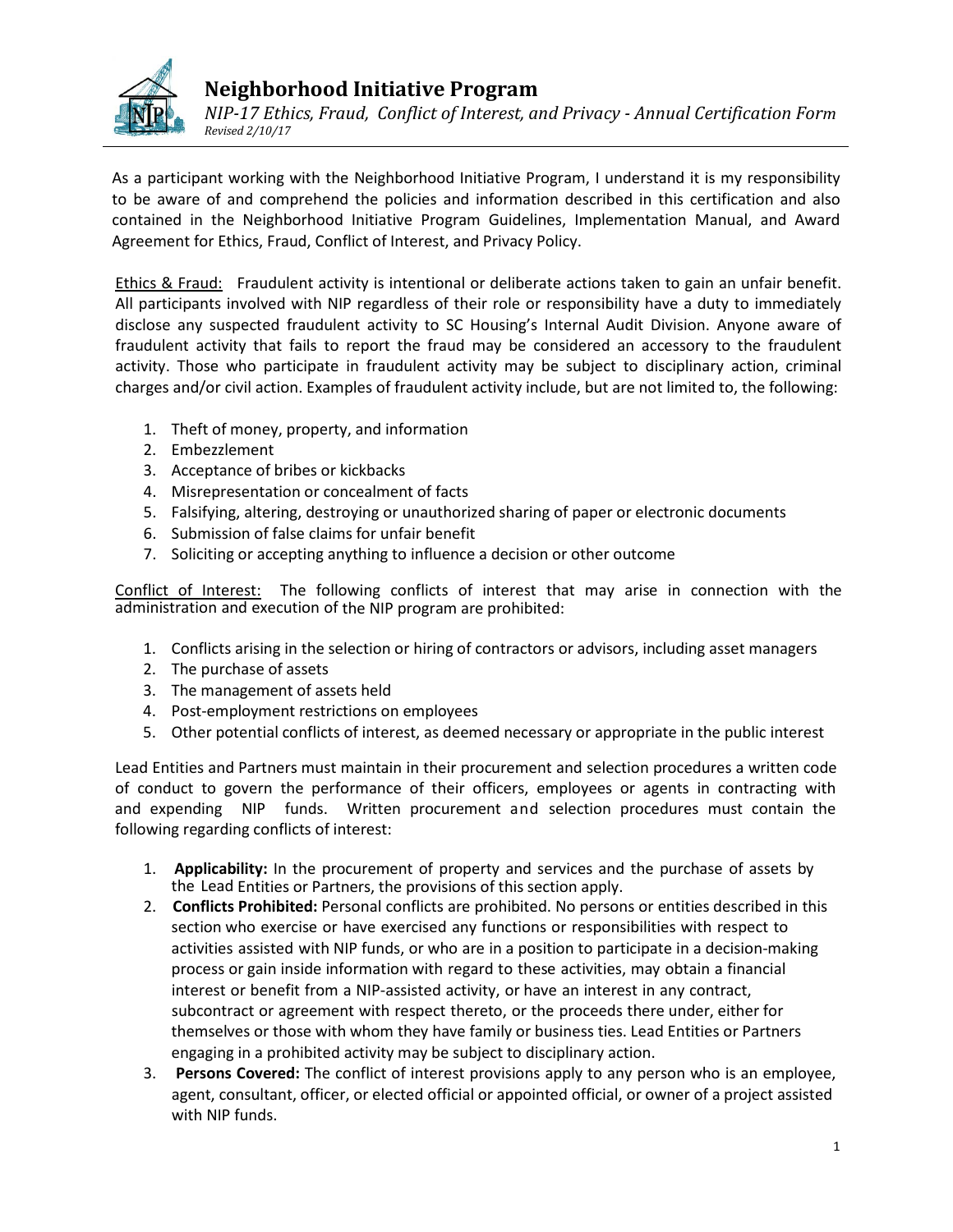- 4. **Disclosure Requirements:** Persons/Entities performing services for NIP activities have an affirmative duty to immediately disclose any existing or potential conflicts of interest and/or prohibited activities concerning themselves or any other person performing services related to NIP.
- 5. **Certification Requirements:** NIP participants awarding contracts and/or purchasing properties are required to execute the *NIP-9 Conflict of Interest Certification Form*.

The Lead Entity and Partner are obligated to report any credible evidence of fraud, misuse of funds, or any other wrong doing to either SC Housing or SIGTARP at the following addresses:

### **Internal Audit Division – SC Housing**

300-C Outlet Pointe Blvd. Columbia, SC 29210 [http://schelp.gov](http://schelp.gov/) *(Select "Fraud Alert" from the "About" drop down box.) (803) 896-9001*

> **SIGTARP** TOLL FREE HOTLINE (877) SIG-2009

Privacy Policy: SCHC's policy governing the security and confidentiality of personal information applies to all forms of collection of personal information. The purpose of this policy is to ensure that persons/entities performing services for SCHC know and understand the proper procedures for the collection, use and destruction of personal information. Nothing in this policy should be construed to create any new or different rights other than those available under existing State and Federal laws.

## *COLLECTION OF PERSONAL INFORMATION*

Personal Information is information about an individual that could reasonably be used to identify or describe that specific individual. This may include but is not limited to the following:

- Name
- Photograph or Digitized Image
- Social Security Number
- Date of Birth
- Driver's License Number
- Home Address or Telephone number
- Medical or Disability Information
- Education Level
- Financial Status
- Bank Account Numbers
- Credit or Debit Card Numbers
- Employment History
- Credit Records or Reports

### *DISCLOSURE OF PERSONAL INFORMATION*

Persons/Entities performing services for SCHC shall not disclose personal information except under the following circumstances:

- When such disclosure is necessary for the receiving entity to perform it duties or responsibilities
- On a document recorded in the official records of the county or filed with the courts
- Where disclosure is required by court order, warrant or subpoena
- Where disclosure is required by State or Federal law